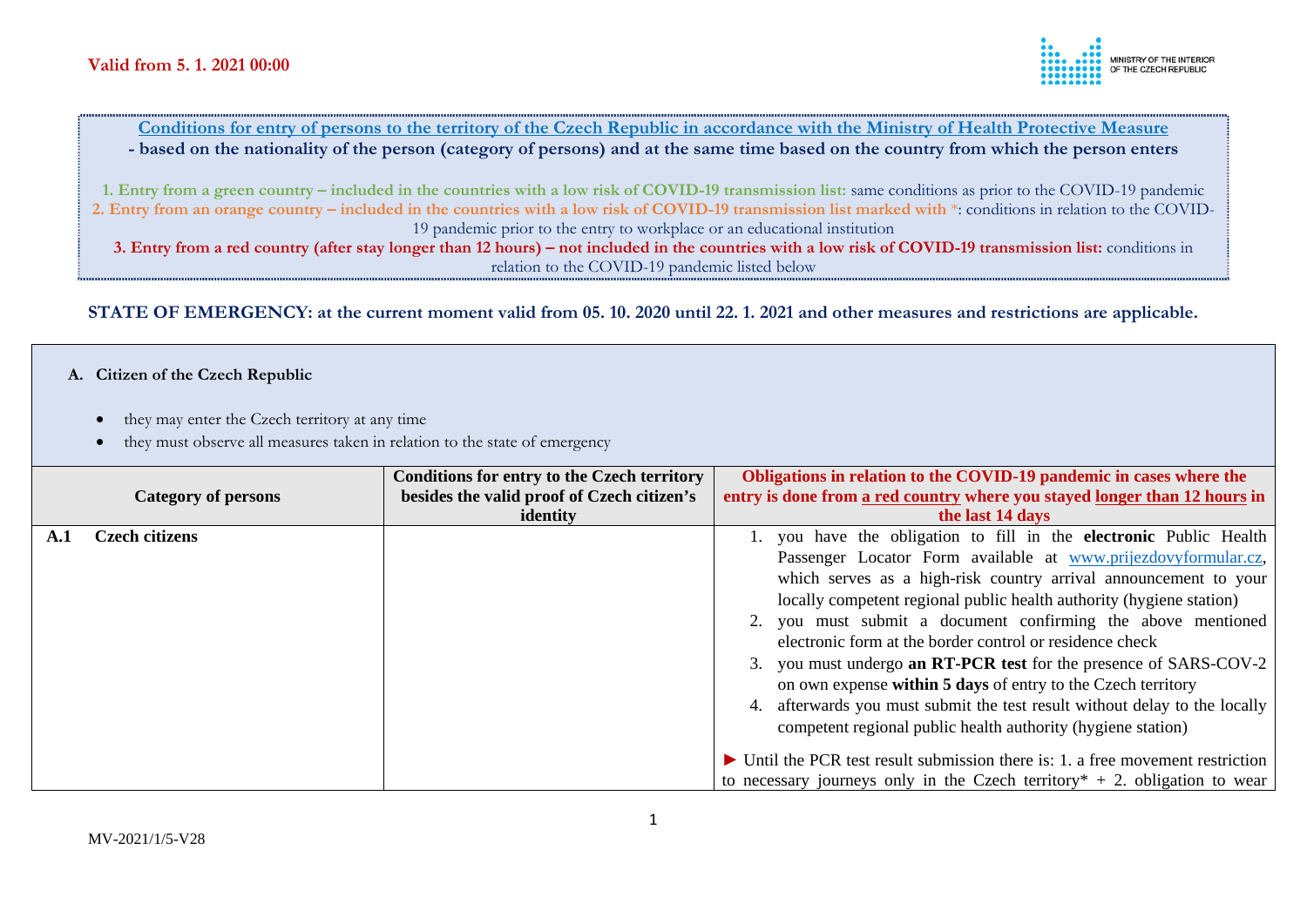

| A.2<br><b>International transport workers</b>                                                                                                                                                                                                                                                                                                                                                                                                                                                    |                                                                                                                                                                                                                                                                                                                  | respiratory protective equipment (face masks) in the Czech territory.<br><b>CAUTION:</b> if you do not submit the RT-PCR test result to the hygiene station<br>within 7 days from your entry to the Czech territory, a necessary quarantine<br>measure shall be ordered to you. Instead of the Czech RT-PCR test, it is<br>possible to submit RT-PCR test result undergone in an EU+ country. The test<br>cannot be undergone more than 72 hours before the entry**.                                                |
|--------------------------------------------------------------------------------------------------------------------------------------------------------------------------------------------------------------------------------------------------------------------------------------------------------------------------------------------------------------------------------------------------------------------------------------------------------------------------------------------------|------------------------------------------------------------------------------------------------------------------------------------------------------------------------------------------------------------------------------------------------------------------------------------------------------------------|---------------------------------------------------------------------------------------------------------------------------------------------------------------------------------------------------------------------------------------------------------------------------------------------------------------------------------------------------------------------------------------------------------------------------------------------------------------------------------------------------------------------|
| truck drivers (not haulers)<br>bus drivers<br>aircraft crews performing aerial<br>work<br>train drivers, train crews and<br>carriage inspectors<br>ship captains and cargo vessel<br>crew members<br>crew of vehicles of road<br>managers<br>drivers of a vehicle up to 9<br>persons and empty journeys<br>with<br>associated<br>those<br>transportations; external driver<br>of a vehicle up to 9 persons, but<br>only in cases of alternation of<br>ships' captains and vessel crew<br>members | confirmation of international transport<br>workers (template at the MoI website)<br>- proof of driver's professional competence<br>- contract of contractual transport (attention,<br>this only applies to drivers of cargo vessel<br>crews on their way to work), or employment<br>contract (for other drivers) | It is obligatory neither to fill in the Public Health Passenger Locator Form prior<br>to entry, nor to undergo the RT-PCR test after the entry.<br>$\triangleright$ For the duration of 10 days from the entry there is: 1. a free movement<br>restriction to necessary journeys only in the Czech territory $* + 2$ . obligation to<br>wear respiratory protective equipment (face masks) in the Czech territory. The<br>free movement restriction may be terminated earlier by submitting the PCR test<br>result. |
| A.3<br><b>Diplomats</b><br>international<br>and<br>organisation officials<br>holders of diplomatic passports<br>travelling to the Czech Republic<br>for no more than 14 days for the                                                                                                                                                                                                                                                                                                             | - diplomatic passport issued by CZ<br>- service passport issued by CZ<br>- MEP card<br>service card, employee card of an<br>international organisation<br>- meeting invitation of CZ subject                                                                                                                     | $\triangleright$ For the duration of 10 days from the entry there is: 1. a free movement<br>restriction to necessary journeys only in the Czech territory $* + 2$ . obligation to<br>wear respiratory protective equipment (face masks) in the Czech territory. The<br>free movement restriction may be terminated earlier by submitting the PCR test<br>result.                                                                                                                                                    |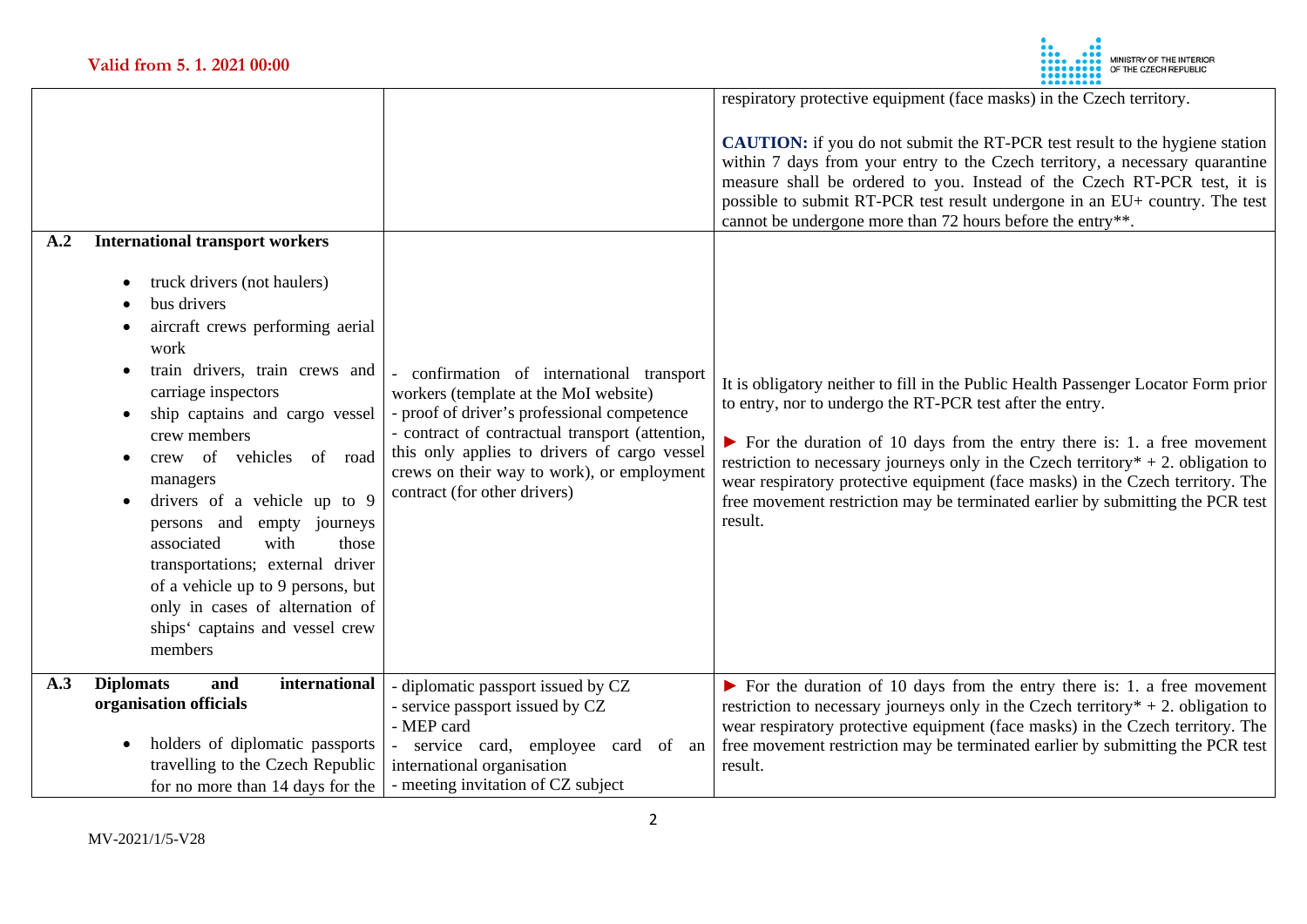

| purpose of diplomatic service                                                    | - a travel order or other proof of the official | $\triangle$ Only if the planned duration of your stay in the Czech territory shall              |
|----------------------------------------------------------------------------------|-------------------------------------------------|-------------------------------------------------------------------------------------------------|
| international<br>organisation<br>$\bullet$                                       | purpose of the travel                           | exceed 14 days (otherwise it is not obligatory to fill in the Public Health                     |
| officials registered<br>at<br>the                                                |                                                 | Passenger Locator Form or to undergo the RT-PCR test):                                          |
| Ministry of Foreign Affairs                                                      |                                                 | 1. you have the obligation to fill in the electronic Public Health                              |
|                                                                                  |                                                 | Passenger Locator Form available at www.prijezdovyformular.cz,                                  |
|                                                                                  |                                                 | which serves as a high-risk country arrival announcement to your                                |
|                                                                                  |                                                 | locally competent regional public health authority (hygiene station)                            |
|                                                                                  |                                                 | you must submit a document confirming the above mentioned<br>2.                                 |
|                                                                                  |                                                 | electronic form at the border control or residence check                                        |
|                                                                                  |                                                 | 3. you must undergo an RT-PCR test for the presence of SARS-COV-2                               |
|                                                                                  |                                                 | on own expense within 5 days of entry to the Czech territory                                    |
|                                                                                  |                                                 | afterwards you must submit the test result without delay to the locally<br>4.                   |
|                                                                                  |                                                 | competent regional public health authority (hygiene station)                                    |
|                                                                                  |                                                 | $\triangleright$ Until the PCR test result submission there is: 1. a free movement restriction  |
|                                                                                  |                                                 | to necessary journeys only in the Czech territory $* + 2$ . obligation to wear                  |
|                                                                                  |                                                 | respiratory protective equipment (face masks) in the Czech territory.                           |
|                                                                                  |                                                 |                                                                                                 |
|                                                                                  |                                                 | <b>CAUTION:</b> if you do not submit the RT-PCR test result to the hygiene station              |
|                                                                                  |                                                 | within 7 days from your entry to the Czech territory, a necessary quarantine                    |
|                                                                                  |                                                 | measure shall be ordered to you. Instead of the Czech RT-PCR test, it is                        |
|                                                                                  |                                                 | possible to submit RT-PCR test result undergone in an EU+ country. The test                     |
|                                                                                  |                                                 | cannot be undergone more than 72 hours before the entry**.                                      |
| Holidays: Czech citizens who travelled<br>A.4                                    |                                                 |                                                                                                 |
| with a tour operator or via a travel<br>agency to regions specifically indicated |                                                 | It is obligatory neither to fill in the Public Health Passenger Locator Form prior              |
| in the countries with a low risk of                                              | - proof of travel with a tour operator or a     | to entry, nor to undergo the RT-PCR test after the entry.                                       |
| COVID-19 transmission                                                            | travel agency                                   |                                                                                                 |
|                                                                                  |                                                 | $\triangleright$ For the duration of 10 days from the entry (or for the duration of stay in the |
| This exception is not currently                                                  |                                                 | Czech territory shorter than 24 hours) there is: 1. a free movement restriction to              |
| applicable.                                                                      |                                                 | necessary journeys only in the Czech territory* $+ 2$ . obligation to wear                      |
| Journey from / to the Czech Republic<br>A.5                                      |                                                 | respiratory protective equipment (face masks) in the Czech territory. The free                  |
| for the period of time not exceeding                                             | - the duration of the stay in / outside of the  | movement restriction may be terminated earlier by submitting the PCR test                       |
| 24 hours for the purpose of essential                                            | Czech territory must not exceed 24 hours        | result.                                                                                         |
| travel                                                                           | - essential travel only                         |                                                                                                 |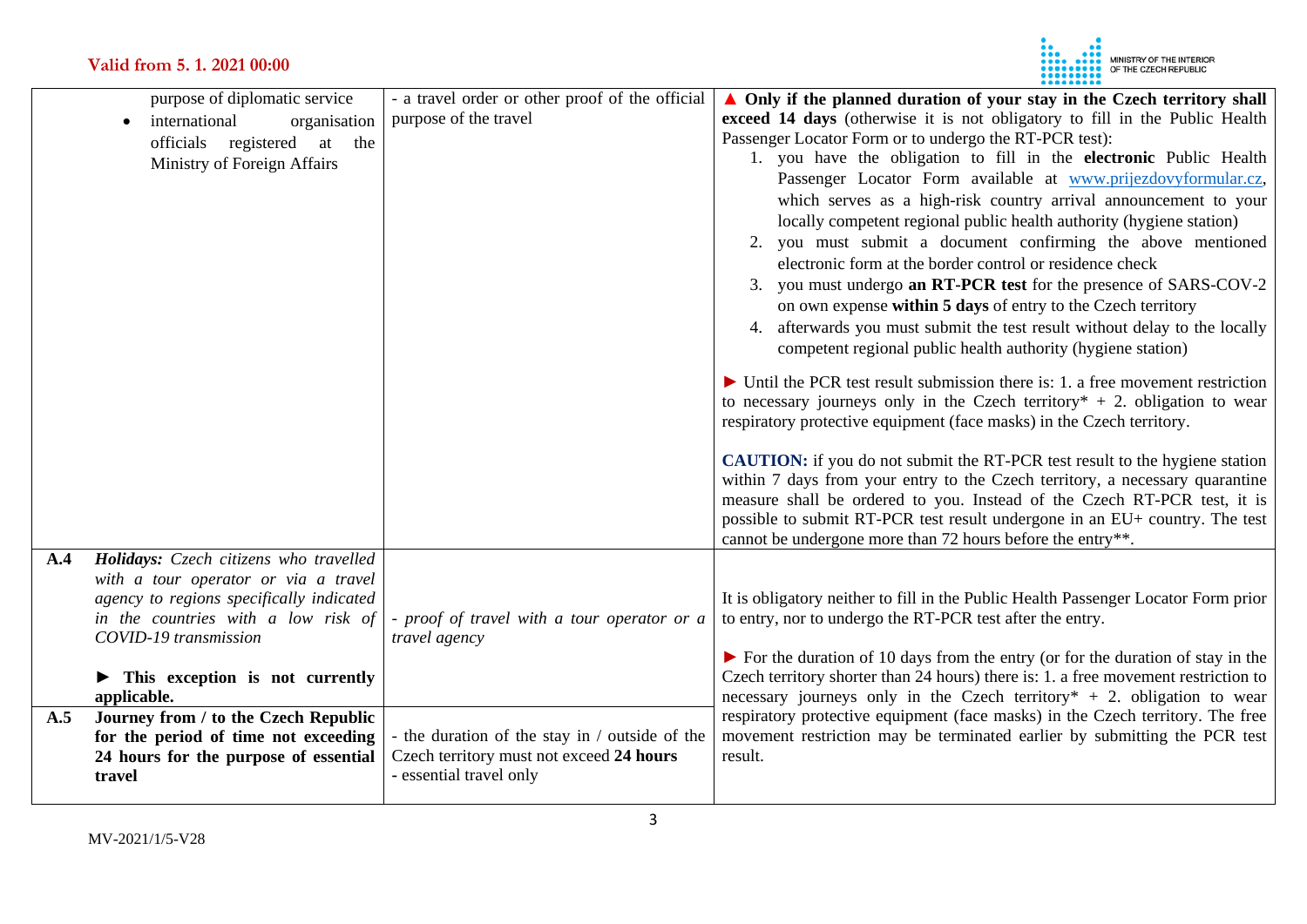

| A.f |                        | <b>Cross-border workers, pupils and</b> - proof of a regular (at least once a week) |                                                                                    |
|-----|------------------------|-------------------------------------------------------------------------------------|------------------------------------------------------------------------------------|
|     |                        | students working or studying in the state border crossing for the purpose of work   |                                                                                    |
|     | neighbouring countries | performance or education; e.g. employment                                           | It is obligatory neither to fill in the Public Health Passenger Locator Form prior |
|     |                        | workers<br>cross-border<br>contract<br>or a                                         | to entry, nor to undergo the RT-PCR test after the entry.                          |
|     |                        | confirmation and a cross-border pupils and                                          |                                                                                    |
|     |                        | students confirmation (template at the MoI                                          |                                                                                    |
|     |                        | website)                                                                            |                                                                                    |

# **B. Citizen of the European Union**

- the purpose of entry to the Czech Republic must be in line with the Crisis Measure No. 1375 of 23<sup>th</sup> of December 2020.
- they must observe all measures taken in relation to the state of emergency

|     | <b>Category of persons</b>                                                                                                                                                                                                                                                                                                                                                    | <b>Conditions for entry to the Czech territory</b><br>besides the valid proof of EU citizen's<br>identity | Obligations in relation to the COVID-19 pandemic in cases where the<br>entry is done from a red country where you stayed longer than 12 hours in<br>the last 14 days                                                                                                                                                                                                                                                                                                                                                                                                                                                                                                                                                                                                                                                |
|-----|-------------------------------------------------------------------------------------------------------------------------------------------------------------------------------------------------------------------------------------------------------------------------------------------------------------------------------------------------------------------------------|-----------------------------------------------------------------------------------------------------------|---------------------------------------------------------------------------------------------------------------------------------------------------------------------------------------------------------------------------------------------------------------------------------------------------------------------------------------------------------------------------------------------------------------------------------------------------------------------------------------------------------------------------------------------------------------------------------------------------------------------------------------------------------------------------------------------------------------------------------------------------------------------------------------------------------------------|
| B.1 | <b>EU</b> citizens<br>Citizens of Iceland, Lichtenstein,<br><b>Norway and Switzerland</b><br><b>Citizens of Andorra, Monaco, San</b><br><b>Marino and Vatican</b><br><b>CAUTION:</b> if you return from a<br>country listed as a low risk of COVID-<br>19 transmission country marked with *,<br>so-called orange country $-$ you cannot<br>enter workplace or an educational |                                                                                                           | 1. you have the obligation to fill in the electronic Public Health<br>Passenger Locator Form available at www.prijezdovyformular.cz,<br>which serves as a high-risk country arrival announcement to your<br>locally competent regional public health authority (hygiene station),<br>and you must submit a document confirming the above mentioned<br>electronic form at the border control or residence check<br>2. you may enter the Czech territory only with a written confirmation of<br>a RT-PCR test result for the presence of SARS-CoV-2 made in an<br>EU+ country. The test cannot be undergone more than 72 hours before<br>the entry**.<br>PCR test may be undergone on own expense also in the Czech territory within<br>5 days of entry. You must submit the test result without delay to the locally |
|     | institution (school, etc.):<br>1. prior to submitting to your                                                                                                                                                                                                                                                                                                                 |                                                                                                           | competent hygiene station.                                                                                                                                                                                                                                                                                                                                                                                                                                                                                                                                                                                                                                                                                                                                                                                          |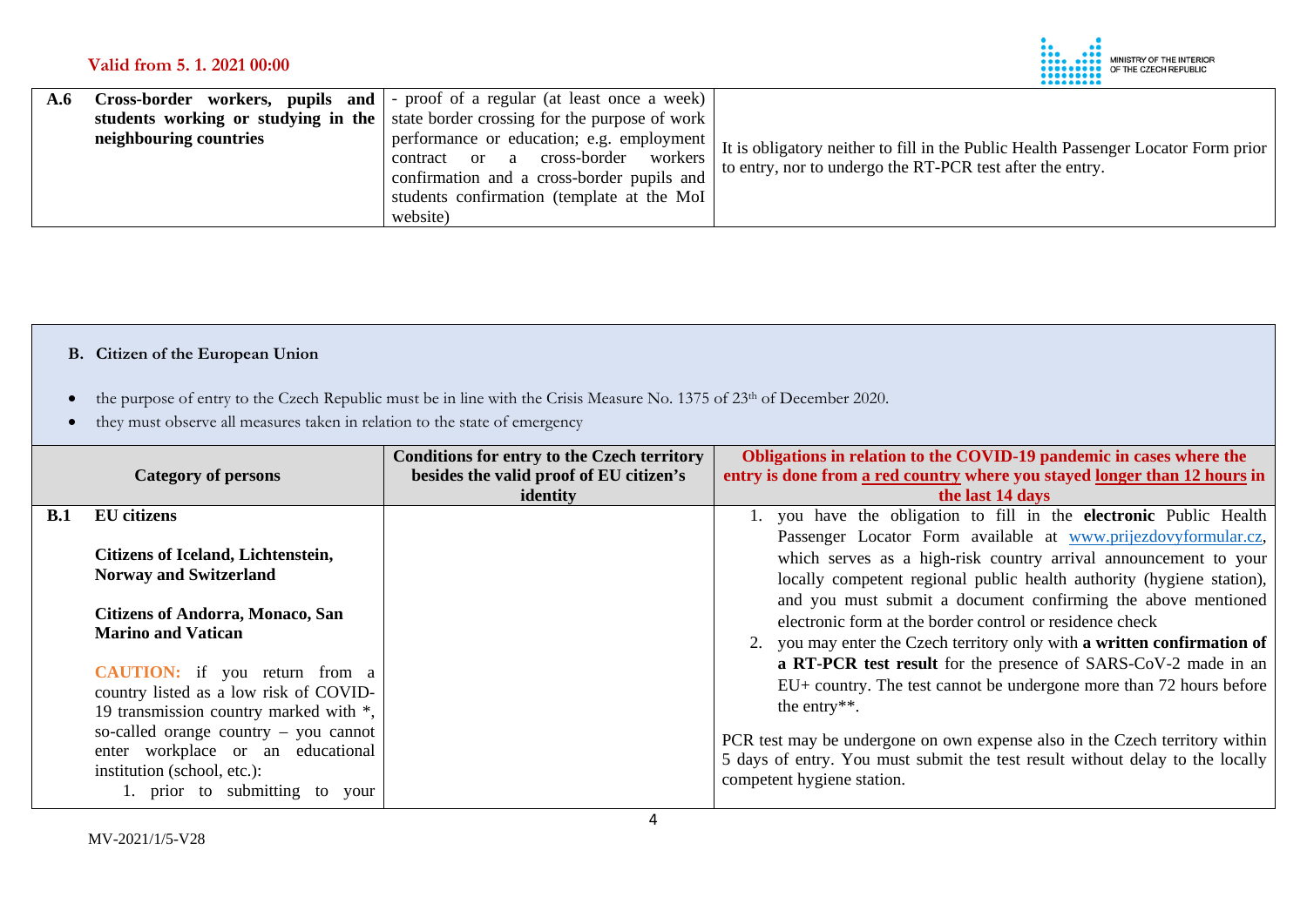

| employer or your educational<br>institution the RT-PCR test<br>result<br><b>OR</b><br>2.<br>prior to 14 days from the entry<br>to the Czech territory                                                                                                                                                                                                                                                                                                                                                                                                |                                                                                                                                                                                                                                                                                                                  | $\triangleright$ Until the PCR test result submission there is: 1. a free movement restriction<br>to necessary journeys only in the Czech territory $* + 2$ . obligation to wear<br>respiratory protective equipment (face masks) in the Czech territory.<br><b>CAUTION:</b> if you do not submit the RT-PCR test result to the hygiene station<br>within 7 days from your entry to the Czech territory, a necessary quarantine<br>measure shall be ordered to you.                                                 |
|------------------------------------------------------------------------------------------------------------------------------------------------------------------------------------------------------------------------------------------------------------------------------------------------------------------------------------------------------------------------------------------------------------------------------------------------------------------------------------------------------------------------------------------------------|------------------------------------------------------------------------------------------------------------------------------------------------------------------------------------------------------------------------------------------------------------------------------------------------------------------|---------------------------------------------------------------------------------------------------------------------------------------------------------------------------------------------------------------------------------------------------------------------------------------------------------------------------------------------------------------------------------------------------------------------------------------------------------------------------------------------------------------------|
| <b>International transport workers</b><br>B.2<br>truck drivers (not haulers)<br>bus drivers<br>aircraft crews performing aerial<br>work<br>train drivers, train crews and<br>carriage inspectors<br>ship captains and cargo vessel<br>crew members<br>crew of vehicles of road<br>managers<br>drivers of a vehicle up to 9<br>persons and<br>empty journeys<br>with<br>associated<br>those<br>transportations; external driver<br>of a vehicle up to 9 persons, but<br>only in cases of alternation of<br>ships' captains and vessel crew<br>members | confirmation of international transport<br>workers (template at the MoI website)<br>- proof of driver's professional competence<br>- contract of contractual transport (attention,<br>this only applies to drivers of cargo vessel<br>crews on their way to work), or employment<br>contract (for other drivers) | It is obligatory neither to fill in the Public Health Passenger Locator Form prior<br>to entry, nor to undergo the RT-PCR test after the entry.<br>$\triangleright$ For the duration of 10 days from the entry there is: 1. a free movement<br>restriction to necessary journeys only in the Czech territory $* + 2$ . obligation to<br>wear respiratory protective equipment (face masks) in the Czech territory. The<br>free movement restriction may be terminated earlier by submitting the PCR test<br>result. |
| international<br><b>Diplomats</b><br>B.3<br>and<br>organisation officials<br>accredited<br>members<br>of<br>diplomatic<br>missions<br>in<br>the<br>Republic,<br>Czech<br>including                                                                                                                                                                                                                                                                                                                                                                   | - diplomatic passport<br>- MEP card<br>- service card, employee card of an<br>international organisation<br>- identification card issued by the Ministry of<br>Foreign Affairs to the accredited member of                                                                                                       | $\triangleright$ For the duration of 10 days from the entry there is: 1. a free movement<br>restriction to necessary journeys only in the Czech territory $* + 2$ . obligation to<br>wear respiratory protective equipment (face masks) in the Czech territory. The<br>free movement restriction may be terminated earlier by submitting the PCR test<br>result.                                                                                                                                                    |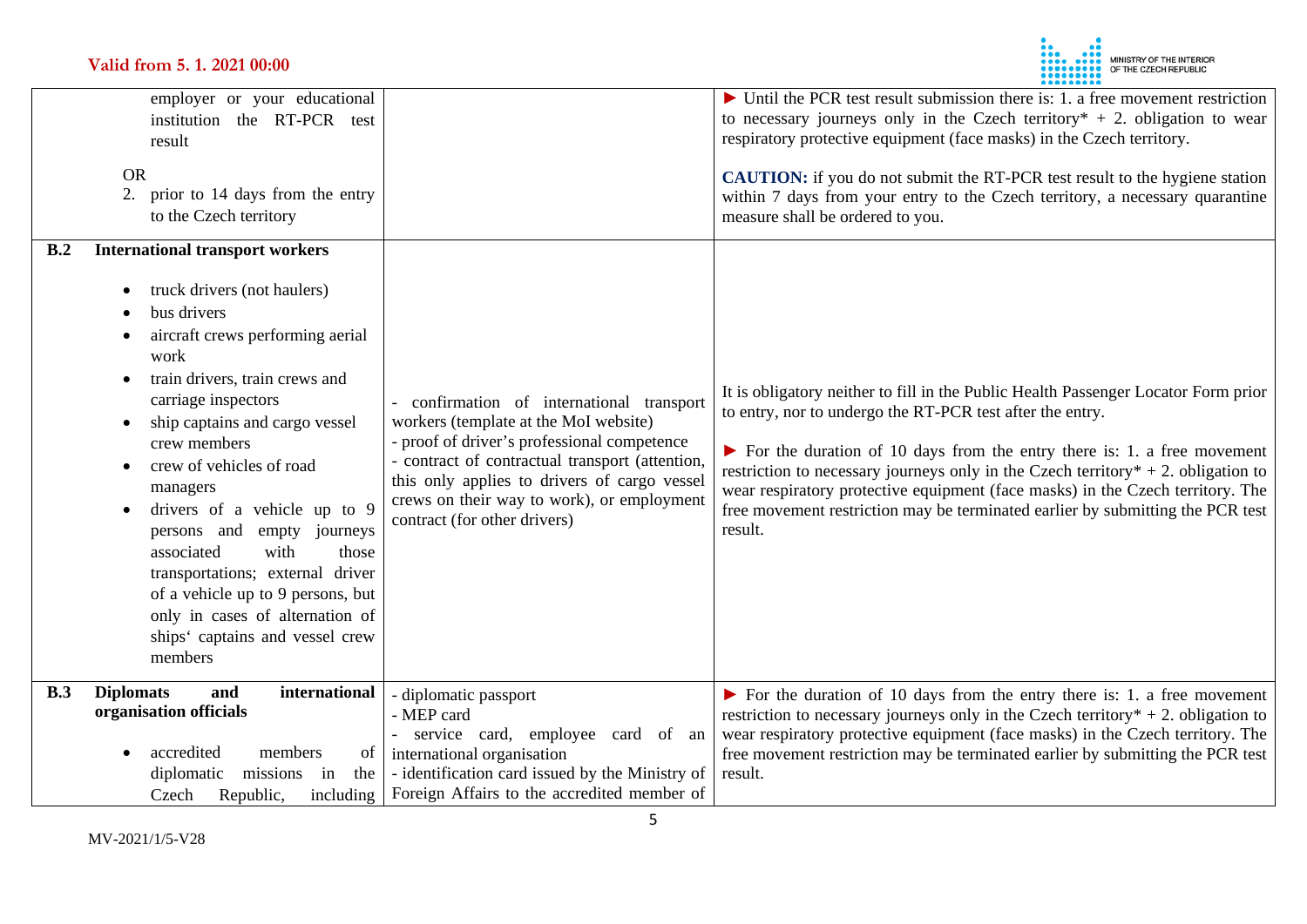

|            | private servants<br>holders of diplomatic passports<br>$\bullet$ | a diplomatic mission in the Czech Republic<br>- meeting invitation of CZ subject | Only if the planned duration of your stay in the Czech territory shall<br>exceed 14 days (otherwise it is not obligatory to fill in the Public Health |
|------------|------------------------------------------------------------------|----------------------------------------------------------------------------------|-------------------------------------------------------------------------------------------------------------------------------------------------------|
|            | travelling to the Czech Republic                                 |                                                                                  | Passenger Locator Form or to undergo the RT-PCR test):                                                                                                |
|            | for no more than 14 days for the                                 |                                                                                  | 1. you have the obligation to fill in the electronic Public Health                                                                                    |
|            | purpose of diplomatic service                                    |                                                                                  | Passenger Locator Form available at www.prijezdovyformular.cz,                                                                                        |
|            | international                                                    |                                                                                  | which serves as a high-risk country arrival announcement to your                                                                                      |
|            | organisation                                                     |                                                                                  | locally competent regional public health authority (hygiene station),                                                                                 |
|            | officials registered at the                                      |                                                                                  | and you must submit a document confirming the above mentioned                                                                                         |
|            | Ministry of Foreign Affairs                                      |                                                                                  | electronic form at the border control or residence check                                                                                              |
|            |                                                                  |                                                                                  | 2. you may enter the Czech territory only with a written confirmation of                                                                              |
|            |                                                                  |                                                                                  | a RT-PCR test result for the presence of SARS-CoV-2 made in an                                                                                        |
|            |                                                                  |                                                                                  | EU+ country. The test cannot be undergone more than 72 hours before                                                                                   |
|            |                                                                  |                                                                                  | the entry**.                                                                                                                                          |
|            |                                                                  |                                                                                  |                                                                                                                                                       |
|            |                                                                  |                                                                                  | PCR test may be undergone on own expense also in the Czech territory within                                                                           |
|            |                                                                  |                                                                                  | 5 days of entry. You must submit the test result without delay to the locally                                                                         |
|            |                                                                  |                                                                                  | competent hygiene station.                                                                                                                            |
|            |                                                                  |                                                                                  | $\triangleright$ Until the PCR test result submission there is: 1. a free movement restriction                                                        |
|            |                                                                  |                                                                                  | to necessary journeys only in the Czech territory $* + 2$ . obligation to wear                                                                        |
|            |                                                                  |                                                                                  | respiratory protective equipment (face masks) in the Czech territory.                                                                                 |
|            |                                                                  |                                                                                  |                                                                                                                                                       |
|            |                                                                  |                                                                                  | <b>CAUTION:</b> if you do not submit the RT-PCR test result to the hygiene station                                                                    |
|            |                                                                  |                                                                                  | within 7 days from your entry to the Czech territory, a necessary quarantine                                                                          |
|            |                                                                  |                                                                                  | measure shall be ordered to you.                                                                                                                      |
| <b>B.4</b> | Transit up to 12 hours through the                               | - proof of transit                                                               |                                                                                                                                                       |
|            | Czech Republic: EU citizen transiting                            | - the duration of the stay in the Czech                                          |                                                                                                                                                       |
|            | from a stay (over 12 hours) in a red                             | territory must not exceed 12 hours.                                              |                                                                                                                                                       |
|            | country through the Czech territory                              |                                                                                  |                                                                                                                                                       |
| B.5        | Holidays: EU citizens who travelled                              | - proof of travel with a tour operator or a                                      |                                                                                                                                                       |
|            | with a tour operator or via a travel                             | travel agency                                                                    | It is obligatory neither to fill in the Public Health Passenger Locator Form prior                                                                    |
|            | agency to regions specifically indicated                         |                                                                                  | to entry, nor to undergo the RT-PCR test after the entry.                                                                                             |
|            | in the countries with a low risk of<br>COVID-19 transmission     |                                                                                  | $\triangleright$ For the duration of 10 days from the entry (or for the stay in the Czech                                                             |
|            |                                                                  |                                                                                  | territory shorter than 24 hours) there is: 1. a free movement restriction to                                                                          |
|            | This exception is not currently                                  |                                                                                  | necessary journeys only in the Czech territory* $+ 2$ . obligation to wear                                                                            |
|            |                                                                  |                                                                                  |                                                                                                                                                       |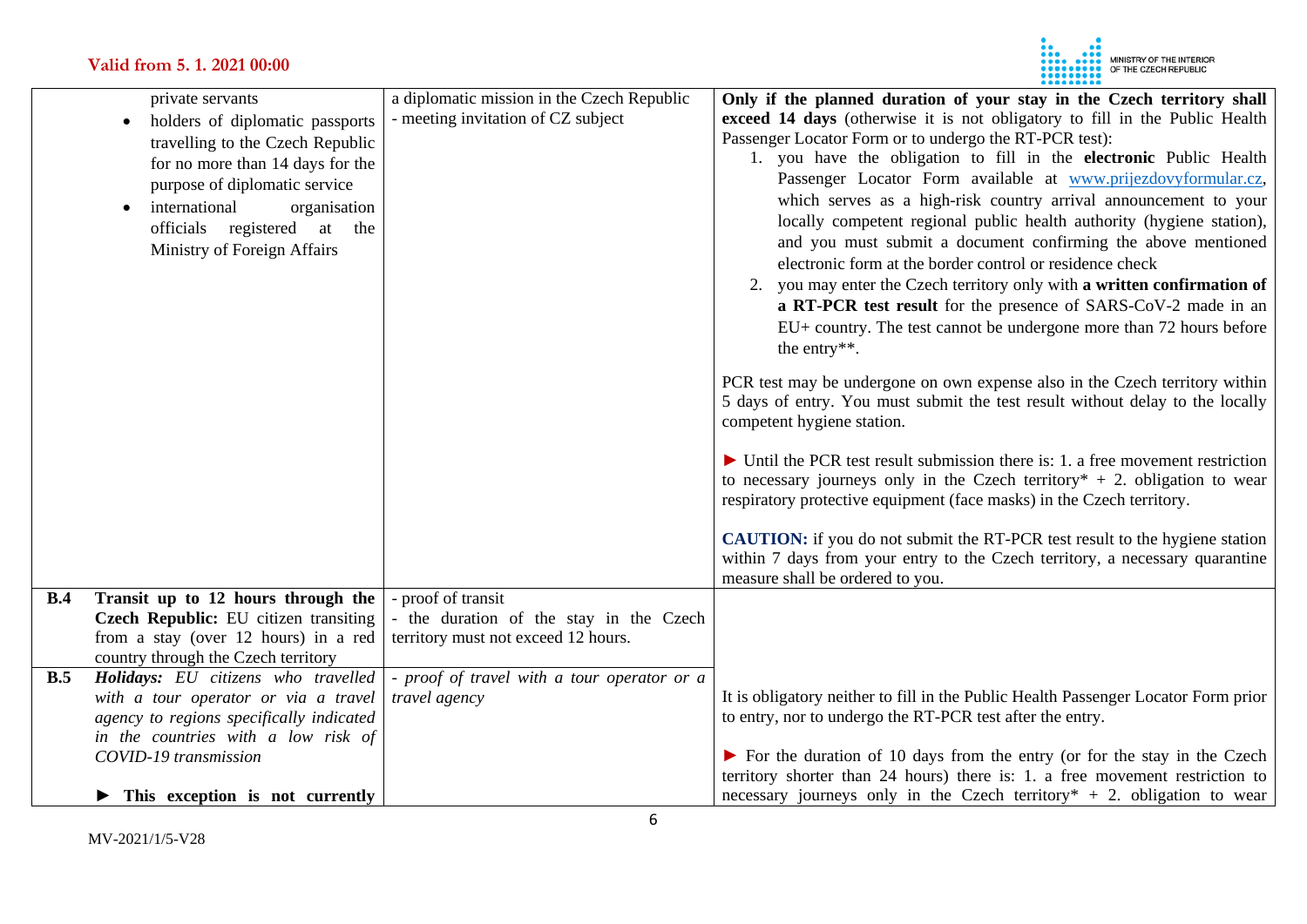

|            | applicable.                                  |                                                | respiratory protective equipment (face masks) in the Czech territory. The free<br>movement restriction may be terminated earlier by submitting the PCR test |
|------------|----------------------------------------------|------------------------------------------------|-------------------------------------------------------------------------------------------------------------------------------------------------------------|
| <b>B.6</b> | <b>Journeys from / to the Czech Republic</b> | - the duration of the stay in / outside of the | result.                                                                                                                                                     |
|            | for the period of time not exceeding         | Czech territory must not exceed 24 hours       |                                                                                                                                                             |
|            | 24 hours for the purpose of essential        | - essential travel only                        |                                                                                                                                                             |
|            | travel                                       |                                                |                                                                                                                                                             |
| B.7        | Cross-border workers, pupils and             | - proof of a regular (at least once a week)    |                                                                                                                                                             |
|            | students from neighbouring countries         | state border crossing for the purpose of work  |                                                                                                                                                             |
|            | working or studying in the Czech             | performance or education; e.g. employment      | It is obligatory neither to fill in the Public Health Passenger Locator Form prior                                                                          |
|            | Republic                                     | cross-border<br>workers<br>contract or a       | to entry, nor to undergo the RT-PCR test after the entry.                                                                                                   |
|            |                                              | confirmation and a cross-border pupils and     |                                                                                                                                                             |
|            |                                              | students confirmation (template at the MoI     |                                                                                                                                                             |
|            |                                              | website)                                       |                                                                                                                                                             |

#### **C. Citizen of a third country**

- 1. they may enter the Czech territory **if they have residence permit issued by the Czech Republic** (point C.1)
- 2. they may enter the Czech territory **if they are citizens of a green country** (point C.2), and if the purpose of entry to the Czech Republic is in line with the Crisis Measure No. 1375 of 23th of December 2020.
- they may enter the Czech territory **if they have long-term or permanent residence in an EU Member State** (point C.2), and if the purpose of entry to the Czech Republic is in line with the Crisis Measure No. 1375 of 23th of December 2020.
- 3. they may enter the Czech territory **if they are citizens of a red country and at the same time fall into one of the exceptions from entry ban listed below** (point C.3)
- they must observe all measures taken in relation to the state of emergency

| Category of persons | Conditions for entry to the Czech territory<br>besides the valid travel document | Obligations in relation to the COVID-19 pandemic in cases where the<br>entry is done from a red country where you stayed longer than 12 hours in<br>the last 14 days |
|---------------------|----------------------------------------------------------------------------------|----------------------------------------------------------------------------------------------------------------------------------------------------------------------|
|                     |                                                                                  |                                                                                                                                                                      |

**C.1 Third country citizens with residence permit issued by the Czech Republic**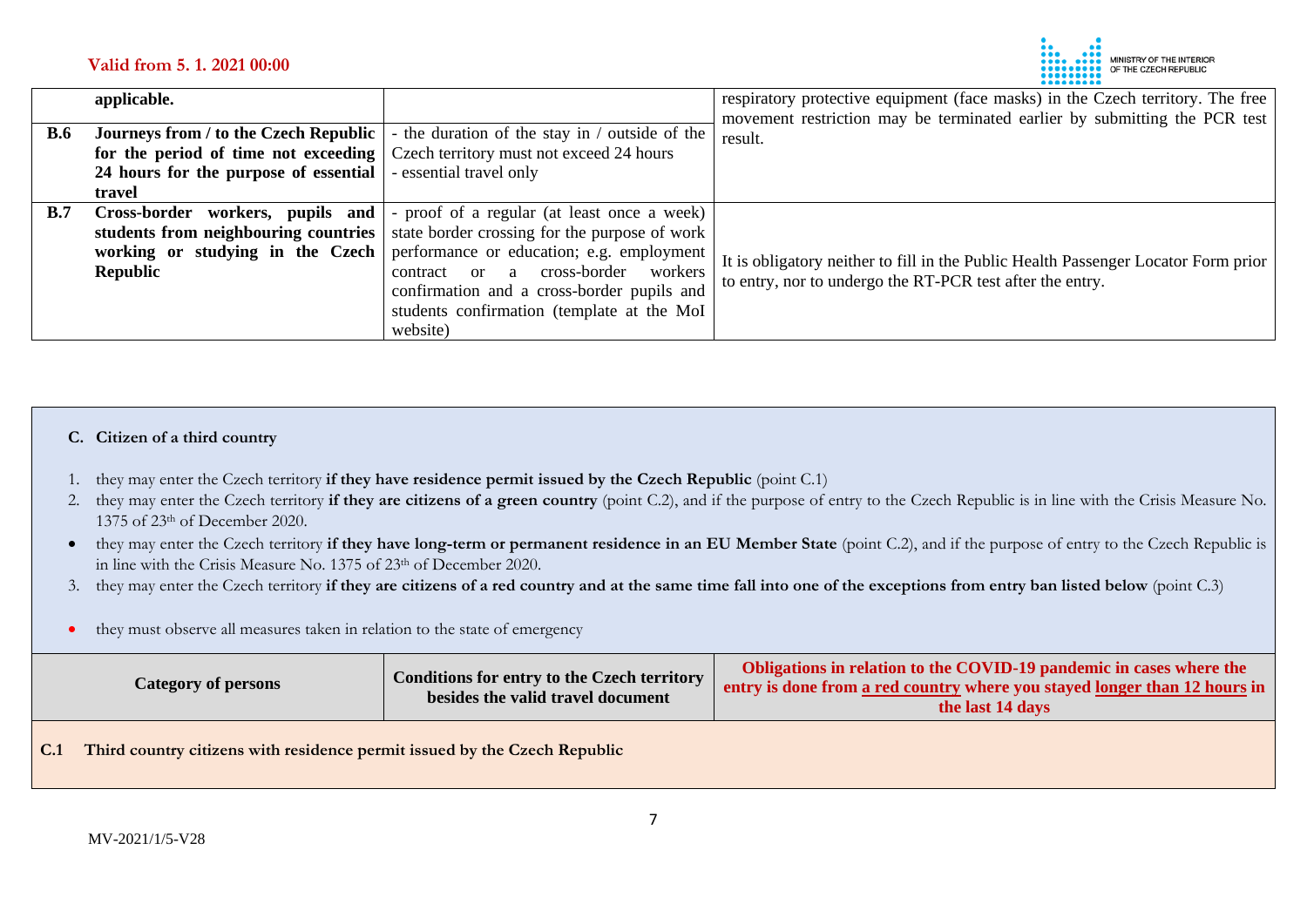

|       | C.1.1 Third country citizens with residence<br>permit issued by the Czech Republic<br><b>NOTE:</b> family members with residence<br>permit issued by the Czech Republic<br>also belong to this category.<br><b>CAUTION:</b> if you return from a<br>country listed as a low risk of COVID-<br>19 transmission country marked with *,<br>so-called orange country - you cannot<br>enter workplace or an educational<br>institution (school, etc.):<br>1. prior to submitting to your<br>employer or your educational<br>institution the RT-PCR test<br>result that you shall undergo<br>within 5 days from the entry to<br>the Czech territory<br><b>OR</b><br>2. prior to 14 days from the entry<br>to the Czech territory | - temporary residence permit in CZ<br>- long-term residence permit in CZ<br>- permanent residence permit in CZ<br>- long-term visa issued by CZ<br>- short-term visa issued by CZ after 11. 5.<br>2020 | you have the obligation to fill in the electronic Public Health<br>Passenger Locator Form available at www.prijezdovyformular.cz,<br>which serves as a high-risk country arrival announcement to your<br>locally competent regional public health authority (hygiene station)<br>you must submit a document confirming the above mentioned<br>2.<br>electronic form at the border control or residence check<br>you must undergo an RT-PCR test for the presence of SARS-COV-2<br>3.<br>on own expense within 5 days of entry to the Czech territory<br>afterwards you must submit the test result without delay to the locally<br>4.<br>competent regional public health authority (hygiene station)<br>$\triangleright$ Until the PCR test result submission there is: 1. a free movement restriction<br>to necessary journeys only in the Czech territory $* + 2$ . obligation to wear<br>respiratory protective equipment (face masks) in the Czech territory.<br><b>CAUTION:</b> if you do not submit the RT-PCR test result to the hygiene station<br>within 7 days from your entry to the Czech territory, a necessary quarantine<br>measure shall be ordered to you. |
|-------|----------------------------------------------------------------------------------------------------------------------------------------------------------------------------------------------------------------------------------------------------------------------------------------------------------------------------------------------------------------------------------------------------------------------------------------------------------------------------------------------------------------------------------------------------------------------------------------------------------------------------------------------------------------------------------------------------------------------------|--------------------------------------------------------------------------------------------------------------------------------------------------------------------------------------------------------|------------------------------------------------------------------------------------------------------------------------------------------------------------------------------------------------------------------------------------------------------------------------------------------------------------------------------------------------------------------------------------------------------------------------------------------------------------------------------------------------------------------------------------------------------------------------------------------------------------------------------------------------------------------------------------------------------------------------------------------------------------------------------------------------------------------------------------------------------------------------------------------------------------------------------------------------------------------------------------------------------------------------------------------------------------------------------------------------------------------------------------------------------------------------------|
| C.1.2 | Journeys from the Czech Republic for<br>the period of time not exceeding 24<br>hours for the purpose of essential<br>travel                                                                                                                                                                                                                                                                                                                                                                                                                                                                                                                                                                                                | - the duration of the stay outside of the Czech<br>territory must not exceed 24 hours<br>- essential travel only                                                                                       | It is obligatory neither to fill in the Public Health Passenger Locator Form prior<br>to entry, nor to undergo the RT-PCR test after the entry.                                                                                                                                                                                                                                                                                                                                                                                                                                                                                                                                                                                                                                                                                                                                                                                                                                                                                                                                                                                                                              |
| C.1.3 | Holidays: third country citizens with<br>residence permit longer than 90 days<br>who travelled with a tour operator or<br>via a travel agency to regions<br>specifically indicated in the countries<br>with a low risk of COVID-19<br>transmission                                                                                                                                                                                                                                                                                                                                                                                                                                                                         | - residence permit longer than 90 days issued<br>by the Czech Republic<br>PLUS: proof of travel with a tour operator<br>or a travel agency                                                             | $\triangleright$ For the duration of 10 days from the entry there is: 1. a free movement<br>restriction to necessary journeys only in the Czech territory $* + 2$ . obligation to<br>wear respiratory protective equipment (face masks) in the Czech territory. The<br>free movement restriction may be terminated earlier by submitting the PCR test<br>result.                                                                                                                                                                                                                                                                                                                                                                                                                                                                                                                                                                                                                                                                                                                                                                                                             |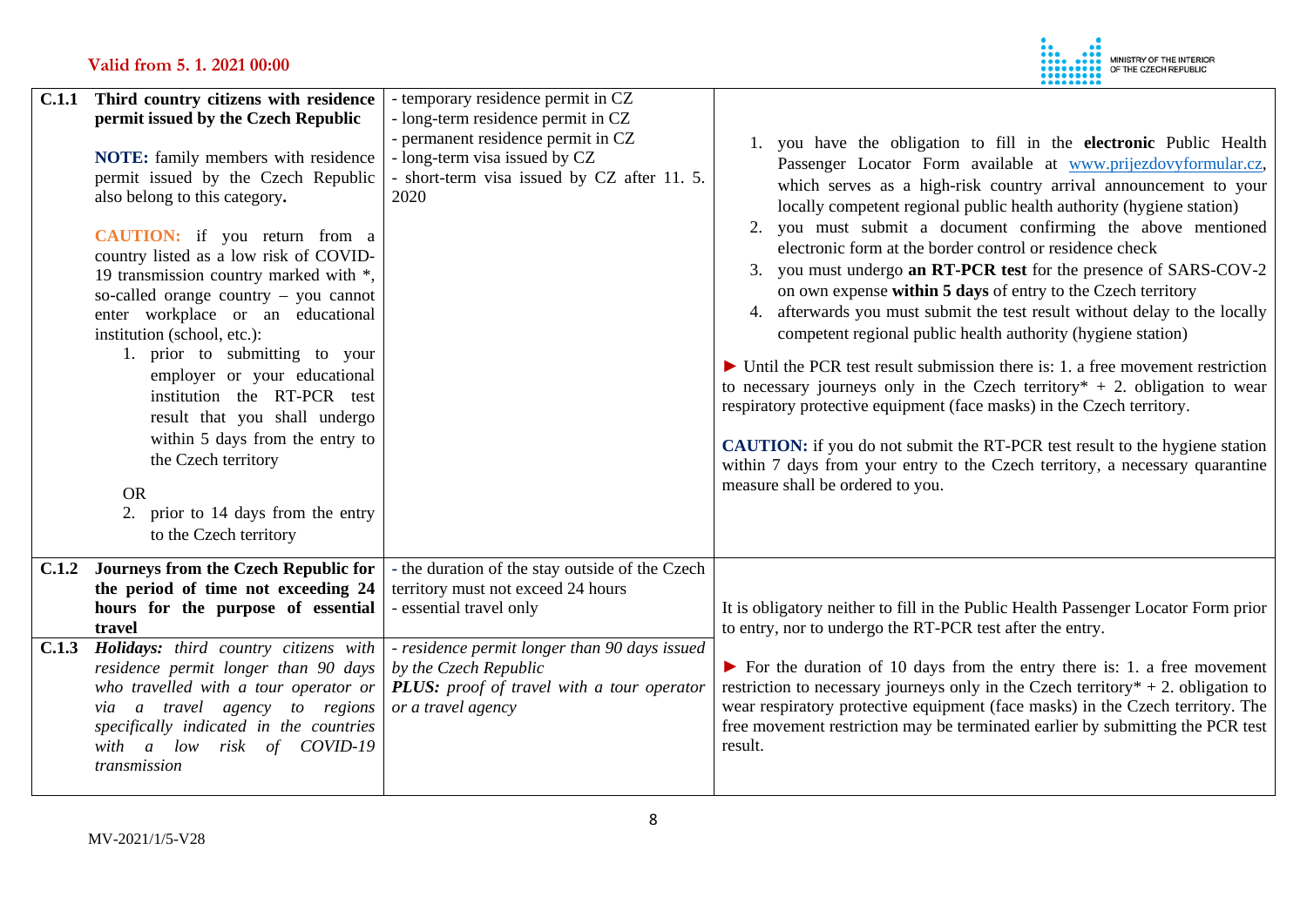

**► This exception is not currently applicable.** 

| C.2            | Citizens of a green third country or citizens with long-term or permanent residence in an EU Member State or in a green third country                                                                                       |                                                                                                                                                                                                                                                                                                                                     |                                                                                                                                                                                                                                                                                                                                                                                                                                                                                                                                                                                                                                                                                                                                                                                                                                                                                                                                                                                                                                                                                                      |  |
|----------------|-----------------------------------------------------------------------------------------------------------------------------------------------------------------------------------------------------------------------------|-------------------------------------------------------------------------------------------------------------------------------------------------------------------------------------------------------------------------------------------------------------------------------------------------------------------------------------|------------------------------------------------------------------------------------------------------------------------------------------------------------------------------------------------------------------------------------------------------------------------------------------------------------------------------------------------------------------------------------------------------------------------------------------------------------------------------------------------------------------------------------------------------------------------------------------------------------------------------------------------------------------------------------------------------------------------------------------------------------------------------------------------------------------------------------------------------------------------------------------------------------------------------------------------------------------------------------------------------------------------------------------------------------------------------------------------------|--|
| C.2.1<br>C.2.2 | Citizens of green third countries<br>Third country citizens with long-term or<br>permanent residence in an EU Member<br>State or a green zone third country                                                                 | - permission to enter the Czech territory<br>$(visa-free travel - including$<br>family<br>members of Czech and EU citizens,<br>residence permit in another EU state, visa<br>issued by CZ or another EU state)<br>- long-term or permanent residence permit<br>in an EU country (long-term or short-term<br>visa is not sufficient) | Only if you stayed longer than 12 hours in the last 14 days in a red<br>country (otherwise it is not obligatory to fill in the Public Health Passenger<br>Locator Form or to undergo the RT-PCR test):<br>1. you have the obligation to fill in the electronic Public Health<br>Passenger Locator Form available at www.prijezdovyformular.cz,<br>which serves as a high-risk country arrival announcement to your<br>locally competent regional public health authority (hygiene station)<br>you must submit a document confirming the above mentioned<br>2.                                                                                                                                                                                                                                                                                                                                                                                                                                                                                                                                        |  |
| C.2.3          | NOTE: family members with "temporary"<br>residence permit issued by another EU<br>Member State also belong to this category.<br>Third country citizens with long-term or<br>permanent residence in a green third<br>country | - permission to enter the Czech territory<br>(visa-free travel, residence permit in<br>another EU state, visa issued by CZ or<br>another EU state)<br>PLUS: long-term or permanent residence<br>permit in that country (long-term or short-<br>term visa issued by a third country is not<br>sufficient)                            | electronic form at the border control or residence check<br>you must undergo an RT-PCR test for the presence of SARS-COV-<br>2 on own expense within 5 days of entry to the Czech territory<br>afterwards you must submit the test result without delay to the locally<br>competent regional public health authority (hygiene station)<br>$\triangleright$ Until the PCR test result submission there is: 1. a free movement<br>restriction to necessary journeys only in the Czech territory $* + 2$ . obligation<br>to wear respiratory protective equipment (face masks) in the Czech territory.<br><b>CAUTION:</b> if you do not submit the RT-PCR test result to the hygiene<br>station within 7 days from your entry to the Czech territory, a necessary<br>quarantine measure shall be ordered to you. Citizens with long-term or<br>permanent residence permit in the EU $(C.2.1$ and $C.2.2)$ : Instead of the<br>Czech RT-PCR test, it is possible to submit RT-PCR test result undergone in<br>an EU+ country. The test cannot be undergone more than 72 hours before the<br>entry $**$ . |  |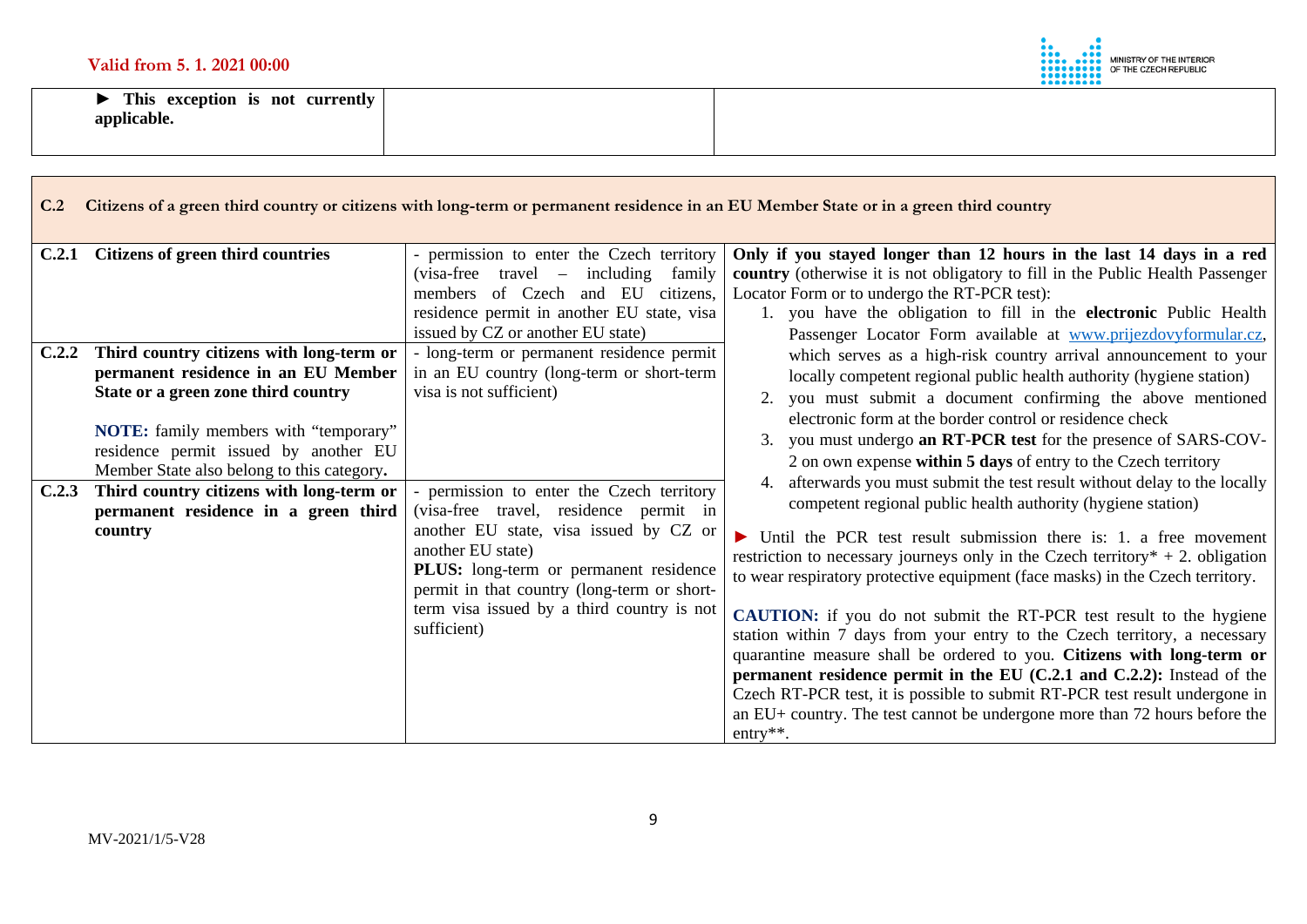

| C.2.4 | Transit up to 12 hours through the Czech                                                                                                                                                                                                | - long-term or permanent residence permit |                                                                                                                                                                                                                                                  |
|-------|-----------------------------------------------------------------------------------------------------------------------------------------------------------------------------------------------------------------------------------------|-------------------------------------------|--------------------------------------------------------------------------------------------------------------------------------------------------------------------------------------------------------------------------------------------------|
|       | <b>Republic:</b> third country citizen with long-                                                                                                                                                                                       | in an EU country (long-term or short-term |                                                                                                                                                                                                                                                  |
|       | term or permanent residence permit in an                                                                                                                                                                                                | visa is not sufficient)                   |                                                                                                                                                                                                                                                  |
|       | EU country transiting from a stay (over 12)                                                                                                                                                                                             |                                           |                                                                                                                                                                                                                                                  |
|       | hours) in a red country through the Czech                                                                                                                                                                                               |                                           |                                                                                                                                                                                                                                                  |
|       | territory<br>$\blacktriangleright$ the duration of the stay in the Czech<br>territory must not exceed 12 hours                                                                                                                          |                                           | It is obligatory neither to fill in the Public Health Passenger Locator Form<br>prior to entry, nor to undergo the RT-PCR test after the entry.<br>$\triangleright$ For the duration of stay in the Czech territory there is: 1. a free movement |
| C.2.5 | Journeys of third country citizens with                                                                                                                                                                                                 |                                           | restriction to necessary journeys only in the Czech territory $* + 2$ . obligation                                                                                                                                                               |
|       | long-term or permanent residence in an EU<br>Member State with a high risk of COVID-<br>19 transmission entering the Czech territory<br>to the Czech Republic for the period of<br>time not exceeding 24 hours for essential<br>travels |                                           | to wear respiratory protective equipment (face masks) in the Czech territory.<br>The free movement restriction may be terminated earlier by submitting the<br>PCR test result.                                                                   |
|       | • the duration of the stay in the Czech<br>territory must not exceed 24 hours                                                                                                                                                           |                                           |                                                                                                                                                                                                                                                  |

**C.3 Citizens of red third countries without residence permit issued by the Czech Republic or without a long-term or permanent residence permit issued by an EU Member State**

 **Third country citizens with temporary (incl. long-term visa) and long-term residence in a red third country** 

## **THERE IS AN ENTRY BAN TO THE CZECH REPUBLIC**

 **Exceptions from entry ban of citizens of red third countries:**

| C.3.1 Family members of Czech citizens,                                 | - permission to enter the Czech territory    | 1. you have the obligation to fill in the electronic Public Health   |  |
|-------------------------------------------------------------------------|----------------------------------------------|----------------------------------------------------------------------|--|
| family members of EU citizens residing                                  | (visa-free travel, residence permit in       | Passenger Locator Form available at www.prijezdovyformular.cz,       |  |
| in the Czech territory                                                  | another EU state, visa issued by another EU  | which serves as a high-risk country arrival announcement to your     |  |
| Pursuant to § 15a para. 1 of Act No.   PLUS any of following documents: | state)                                       | locally competent regional public health authority (hygiene station) |  |
| 326/1999 Coll., on the Residence of                                     | - copy of identification card of CZ citizen, | 2. you must submit a document confirming the above mentioned         |  |
| <b>Foreign Nationals in the Czech Republic:</b>                         | on whom the family members reunite           | electronic form at the border control or residence check             |  |
| spouses                                                                 | - copy of temporary or permanent residence   | 3. you must undergo an RT-PCR test for the presence of SARS-COV-     |  |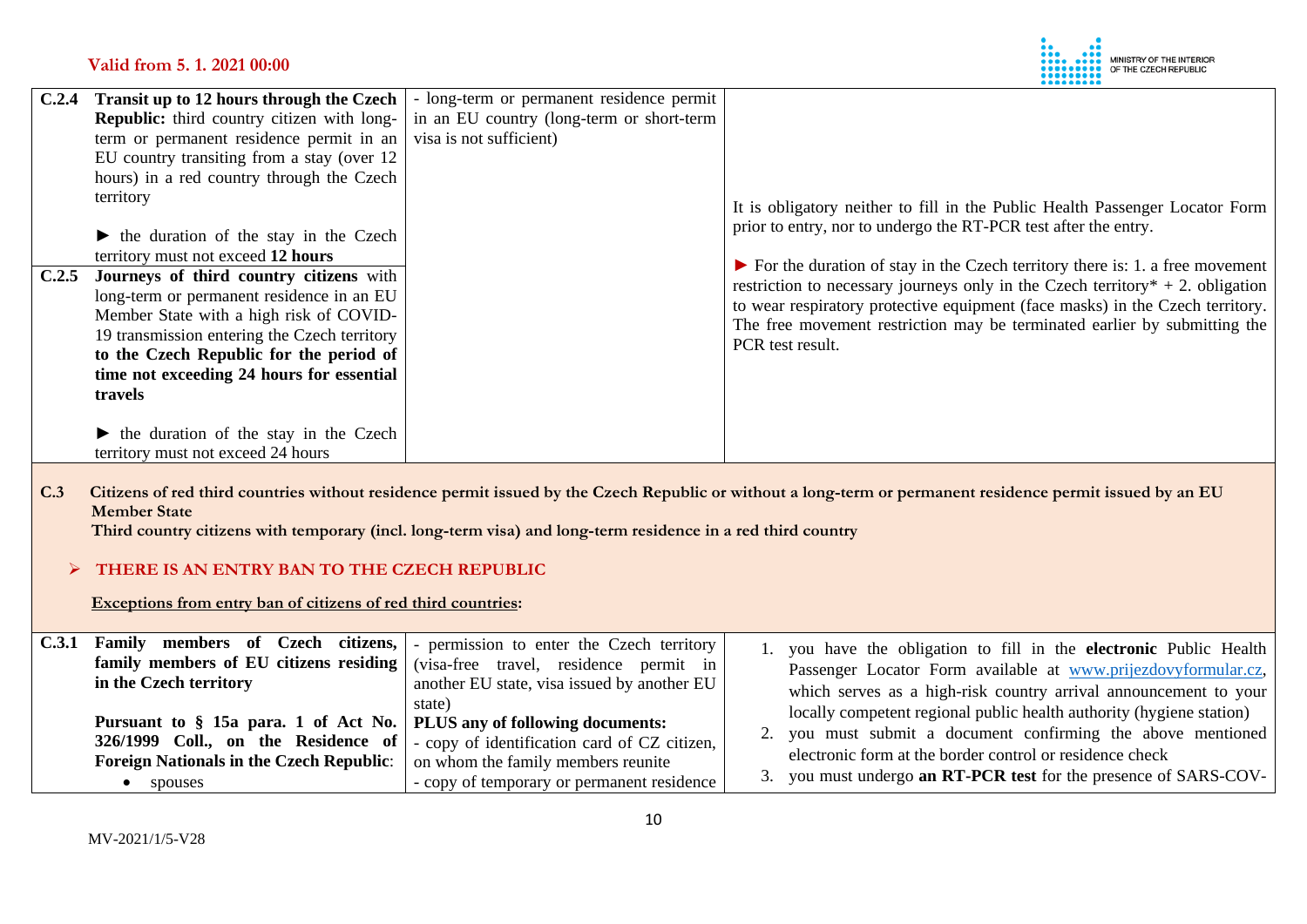# **Valid from 5. 1. 2021 00:00**

<span id="page-10-0"></span>

|       | registered partners<br>٠<br>children below the age of 21<br>parents of children below the age of<br>$\bullet$<br>21<br>parents, grandparents or<br>$\bullet$<br>descendants dependent on<br>sustenance or other necessary care<br>provided by a Czech or EU citizen                                                                                                                                                                                           | permit of the EU citizen, on whom the<br>family members reunite<br><b>PLUS family links proof:</b><br>- birth certificate, marriage or registered<br>partnership certificate, documents proving<br>the dependency on nutrition or necessary<br>care                                                                                                                                                                                                                                              | 2 on own expense within 5 days of entry to the Czech territory<br>4. afterwards you must submit the test result without delay to the locally<br>competent regional public health authority (hygiene station)<br>$\triangleright$ Until the PCR test result submission there is: 1. a free movement<br>restriction to necessary journeys only in the Czech territory $* + 2$ . obligation<br>to wear respiratory protective equipment (face masks) in the Czech territory.<br><b>CAUTION:</b> if you do not submit the RT-PCR test result to the hygiene<br>station within 7 days from your entry to the Czech territory, a necessary<br>quarantine measure shall be ordered to you. |
|-------|---------------------------------------------------------------------------------------------------------------------------------------------------------------------------------------------------------------------------------------------------------------------------------------------------------------------------------------------------------------------------------------------------------------------------------------------------------------|--------------------------------------------------------------------------------------------------------------------------------------------------------------------------------------------------------------------------------------------------------------------------------------------------------------------------------------------------------------------------------------------------------------------------------------------------------------------------------------------------|-------------------------------------------------------------------------------------------------------------------------------------------------------------------------------------------------------------------------------------------------------------------------------------------------------------------------------------------------------------------------------------------------------------------------------------------------------------------------------------------------------------------------------------------------------------------------------------------------------------------------------------------------------------------------------------|
|       | C.3.2 If the entry is in the interest of the Czech<br><b>Republic</b><br>This refers to very specific, rarely occurring<br>individual cases.                                                                                                                                                                                                                                                                                                                  | permission to enter the Czech territory<br>(visa-free travel, residence permit in<br>another EU state, visa issued by another EU<br>state)                                                                                                                                                                                                                                                                                                                                                       |                                                                                                                                                                                                                                                                                                                                                                                                                                                                                                                                                                                                                                                                                     |
| C.3.3 | Urgent emergency situations***<br>necessary provision of planned<br>medical service <sup>1</sup><br>performing obligations imposed by<br>a court<br>journey based on summons by a<br>state authority<br>enforcement of a judgment<br>official meeting<br>essential care for close family<br>members who cannot take care of<br>themselves<br>exercising the right to care for a<br>minor child or contact with such<br>child<br>other humanitarian situations | - permission to enter the Czech territory<br>(visa-free travel, residence permit in<br>another EU state, visa issued by another EU<br>state)<br>PLUS relevant supporting documents:<br>- medical or hospital confirmation<br>- summons by a court or a state authority<br>- invitation letter to an official meeting<br>- proof of the need for care, together with a<br>proof of family links (from a doctor, social<br>services, etc.)<br>- decision on the care of or contact with a<br>minor |                                                                                                                                                                                                                                                                                                                                                                                                                                                                                                                                                                                                                                                                                     |

<sup>&</sup>lt;sup>1</sup> SPA procedures: only if the person goes to a medical facility for the purpose of providing health services (spa medical rehabilitation care); it is not possible in case of "wellness" stay in a hotel, for the purpose of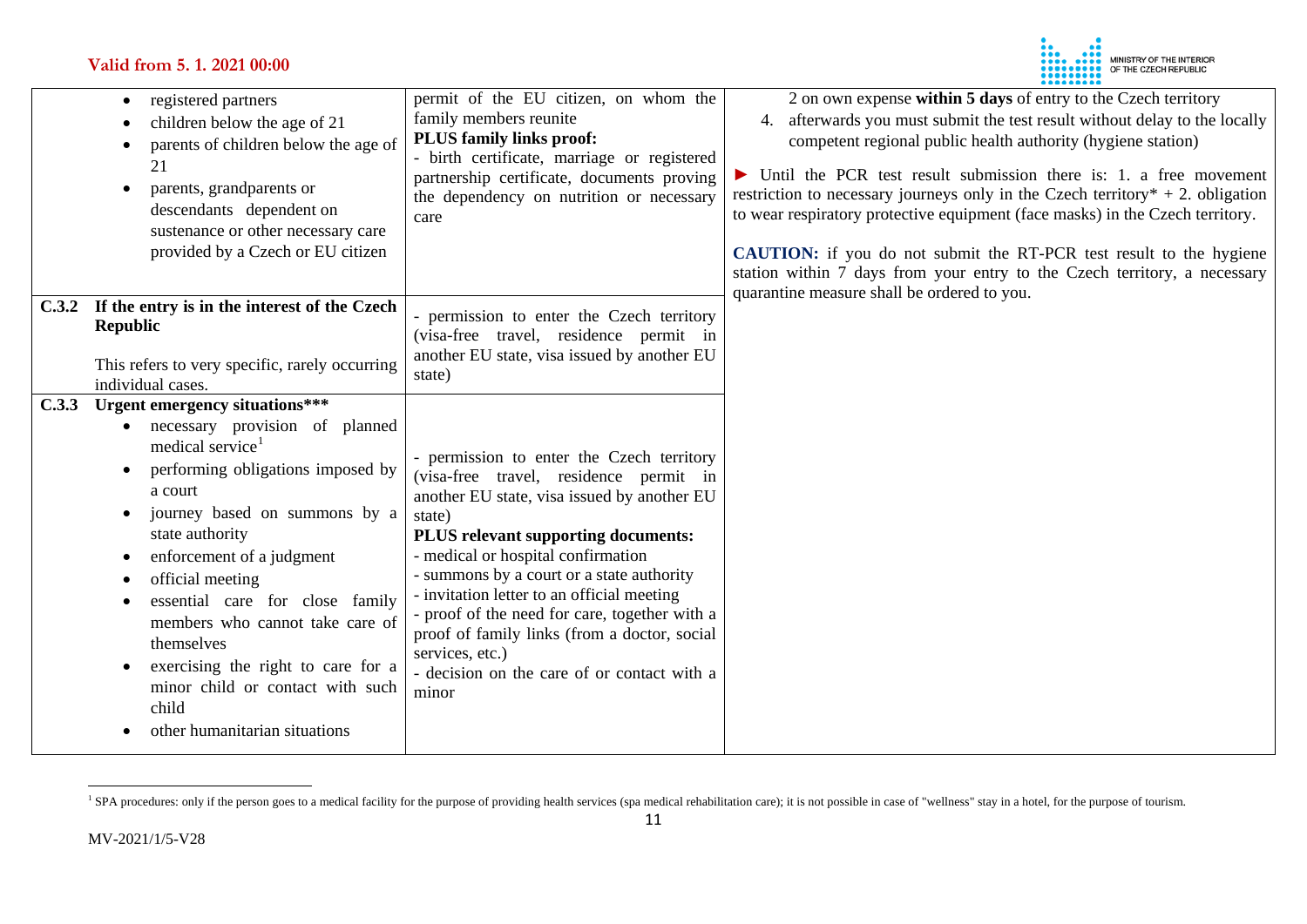

|       | C.3.4 International transport workers                                                                                                                                                                                                                                                                                                                                                                                                                                                                                                    |                                                                                                                                                                                                                                                                                                                                                                                                                                                                                                          |                                                                                                                                                                                                                                                                                                                                                                                                                                                                                                                                                                                                                                                                                                                                                                                                                                                                                                                                                                                                       |
|-------|------------------------------------------------------------------------------------------------------------------------------------------------------------------------------------------------------------------------------------------------------------------------------------------------------------------------------------------------------------------------------------------------------------------------------------------------------------------------------------------------------------------------------------------|----------------------------------------------------------------------------------------------------------------------------------------------------------------------------------------------------------------------------------------------------------------------------------------------------------------------------------------------------------------------------------------------------------------------------------------------------------------------------------------------------------|-------------------------------------------------------------------------------------------------------------------------------------------------------------------------------------------------------------------------------------------------------------------------------------------------------------------------------------------------------------------------------------------------------------------------------------------------------------------------------------------------------------------------------------------------------------------------------------------------------------------------------------------------------------------------------------------------------------------------------------------------------------------------------------------------------------------------------------------------------------------------------------------------------------------------------------------------------------------------------------------------------|
|       | truck drivers (not haulers)<br>bus drivers<br>aircraft crews performing aerial<br>work<br>train drivers, train crews and<br>$\bullet$<br>carriage inspectors<br>ship captains and cargo vessel crew<br>$\bullet$<br>members<br>crew of vehicles of road managers<br>$\bullet$<br>drivers of a vehicle up to 9 persons<br>$\bullet$<br>and empty journeys associated with<br>those transportations; external<br>driver of a vehicle up to 9 persons,<br>but only in cases of alternation of<br>ships' captains and vessel crew<br>members | - permission to enter the Czech territory<br>(visa-free travel, residence permit in<br>another EU state, visa issued by CZ or<br>another EU state)<br>PLUS one of these documents:<br>- confirmation of international transport<br>workers (template at the MoI website)<br>- proof of driver's professional competence<br>- contract of contractual transport<br>(attention, this only applies to drivers of<br>cargo vessel crews on their way to work),<br>or employment contract (for other drivers) | It is obligatory neither to fill in the Public Health Passenger Locator Form<br>prior to entry, nor to undergo the RT-PCR test after the entry.<br>$\triangleright$ For the duration of 10 days from the entry there is: 1. a free movement<br>restriction to necessary journeys only in the Czech territory $* + 2$ . obligation<br>to wear respiratory protective equipment (face masks) in the Czech territory.<br>The free movement restriction may be terminated earlier by submitting the<br>PCR test result.                                                                                                                                                                                                                                                                                                                                                                                                                                                                                   |
| C.3.5 | Diplomats and international organisation<br>officials<br>accredited members of diplomatic<br>missions in the Czech Republic,<br>including private servants<br>holders of diplomatic passports<br>travelling to the Czech Republic for<br>no more than 14 days for the<br>purpose of diplomatic service<br>international organisation officials<br>$\bullet$<br>registered at the Ministry of<br>Foreign Affairs                                                                                                                          | permission to enter the Czech territory<br>(residence permit in CZ, visa-free travel,<br>residence permit in another EU state, visa<br>issued by CZ or another EU state)<br>PLUS relevant supporting documents:<br>- diplomatic passport<br>- service card, employee card of an<br>international organisation<br>- identification card issued by the Ministry<br>of Foreign Affairs to the accredited member<br>of a diplomatic mission in the Czech<br>Republic<br>- meeting invitation of CZ subject   | $\triangleright$ For the duration of 10 days from the entry there is: 1. a free movement<br>restriction to necessary journeys only in the Czech territory $* + 2$ . obligation<br>to wear respiratory protective equipment (face masks) in the Czech territory.<br>The free movement restriction may be terminated earlier by submitting the<br>PCR test result.<br>▲ Only if the planned duration of your stay in the Czech territory shall<br>exceed 14 days (otherwise it is not obligatory to fill in the Public Health<br>Passenger Locator Form or to undergo the RT-PCR test):<br>1. you have the obligation to fill in the electronic Public Health<br>Passenger Locator Form available at www.prijezdovyformular.cz,<br>which serves as a high-risk country arrival announcement to your<br>locally competent regional public health authority (hygiene station)<br>2. you must submit a document confirming the above mentioned<br>electronic form at the border control or residence check |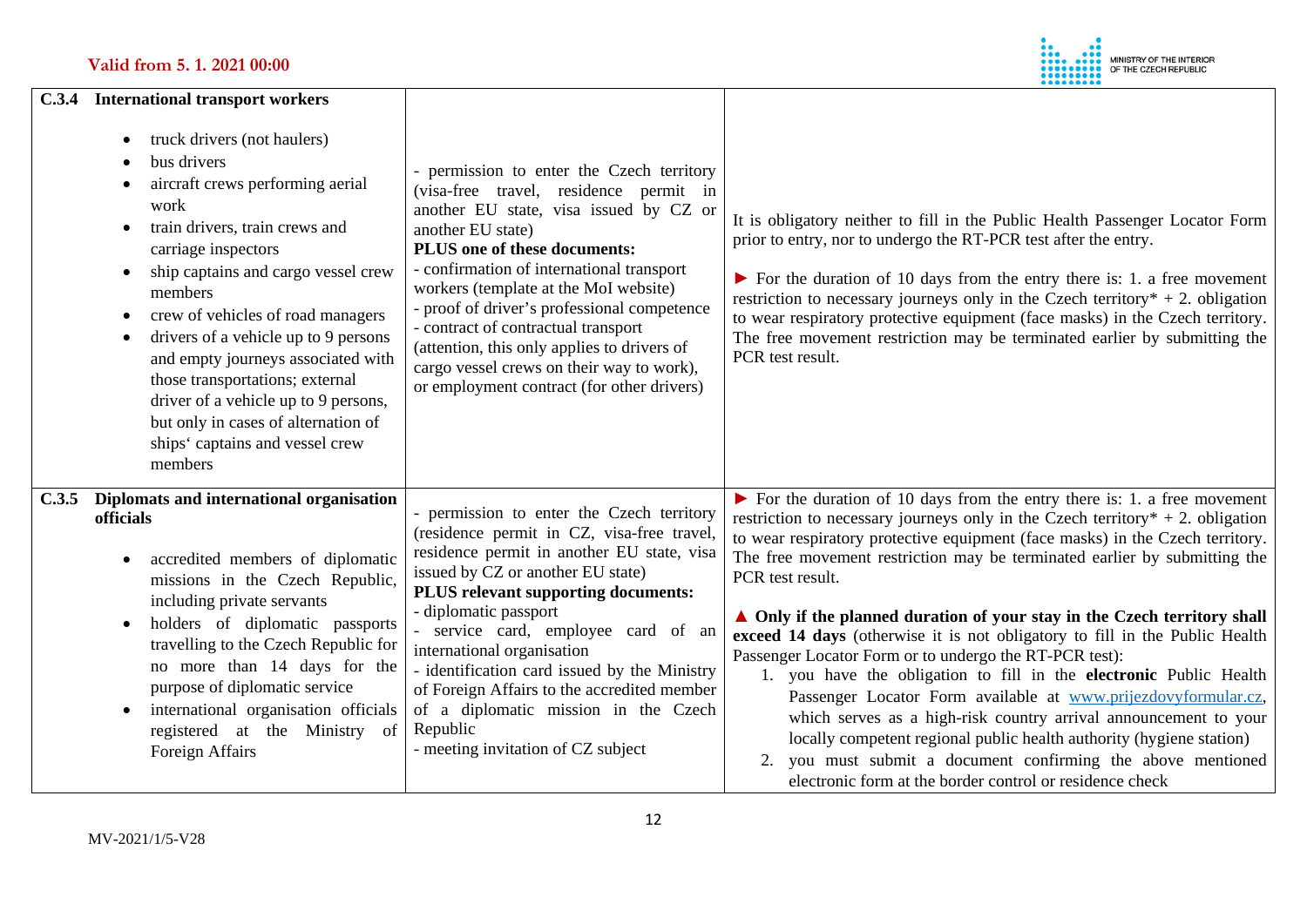

| C.3.6 Partner – with a demonstrably lasting                                                                                                                                                                                                                                                                                                                                                                  |                                                                                                                                                                                                                                                                                                                                                                                                                                                                                                     | 3. you must undergo an RT-PCR test for the presence of SARS-COV-<br>2 on own expense within 5 days of entry to the Czech territory<br>4. afterwards you must submit the test result without delay to the locally<br>competent regional public health authority (hygiene station)<br>$\triangleright$ Until the PCR test result submission there is: 1. a free movement<br>restriction to necessary journeys only in the Czech territory $* + 2$ . obligation<br>to wear respiratory protective equipment (face masks) in the Czech territory.<br><b>CAUTION:</b> if you do not submit the RT-PCR test result to the hygiene<br>station within 7 days from your entry to the Czech territory, a necessary<br>quarantine measure shall be ordered to you. Citizens with long-term or<br>permanent residence permit in the EU (C.2.1 and C.2.2): Instead of the<br>Czech RT-PCR test, it is possible to submit RT-PCR test result undergone in<br>an EU+ country. The test cannot be undergone more than 72 hours before the<br>$entry**$ .<br>1. you have the obligation to fill in the electronic Public Health |
|--------------------------------------------------------------------------------------------------------------------------------------------------------------------------------------------------------------------------------------------------------------------------------------------------------------------------------------------------------------------------------------------------------------|-----------------------------------------------------------------------------------------------------------------------------------------------------------------------------------------------------------------------------------------------------------------------------------------------------------------------------------------------------------------------------------------------------------------------------------------------------------------------------------------------------|----------------------------------------------------------------------------------------------------------------------------------------------------------------------------------------------------------------------------------------------------------------------------------------------------------------------------------------------------------------------------------------------------------------------------------------------------------------------------------------------------------------------------------------------------------------------------------------------------------------------------------------------------------------------------------------------------------------------------------------------------------------------------------------------------------------------------------------------------------------------------------------------------------------------------------------------------------------------------------------------------------------------------------------------------------------------------------------------------------------|
| relationship (which is not marriage) with a<br>Czech citizen, based especially on living in<br>the common household<br><b>Partner</b> – with a demonstrably lasting<br>relationship (which is not marriage) with<br>an EU citizen, who is a holder of<br>certificate of temporary residence or<br>permanent residence permit in the Czech<br>Republic, based especially on living in the<br>common household | - permission to enter the Czech territory<br>(visa-free travel, residence permit in<br>another EU state, visa previously issued by<br>CZ or another EU state)<br><b>PLUS</b><br>- confirmation by the Czech Ministry of<br>Foreign Affairs: will be issued based on the<br>declaration of honour of partnership,<br>together with a proof of partnership and of<br>sharing the common household (e.g. lease<br>agreement, shared bank account, joint loan,<br>proof of shared holidays in the past) | Passenger Locator Form available at www.prijezdovyformular.cz,<br>which serves as a high-risk country arrival announcement to your<br>locally competent regional public health authority (hygiene station)<br>2. you must submit a document confirming the above mentioned<br>electronic form at the border control or residence check<br>3. you must undergo an RT-PCR test for the presence of SARS-COV-<br>2 on own expense within 5 days of entry to the Czech territory<br>afterwards you must submit the test result without delay to the locally<br>4.<br>competent regional public health authority (hygiene station)<br>$\triangleright$ Until the PCR test result submission there is: 1. a free movement<br>restriction to necessary journeys only in the Czech territory $* + 2$ . obligation<br>to wear respiratory protective equipment (face masks) in the Czech territory.<br><b>CAUTION:</b> if you do not submit the RT-PCR test result to the hygiene<br>station within 7 days from your entry to the Czech territory, a necessary<br>quarantine measure shall be ordered to you.           |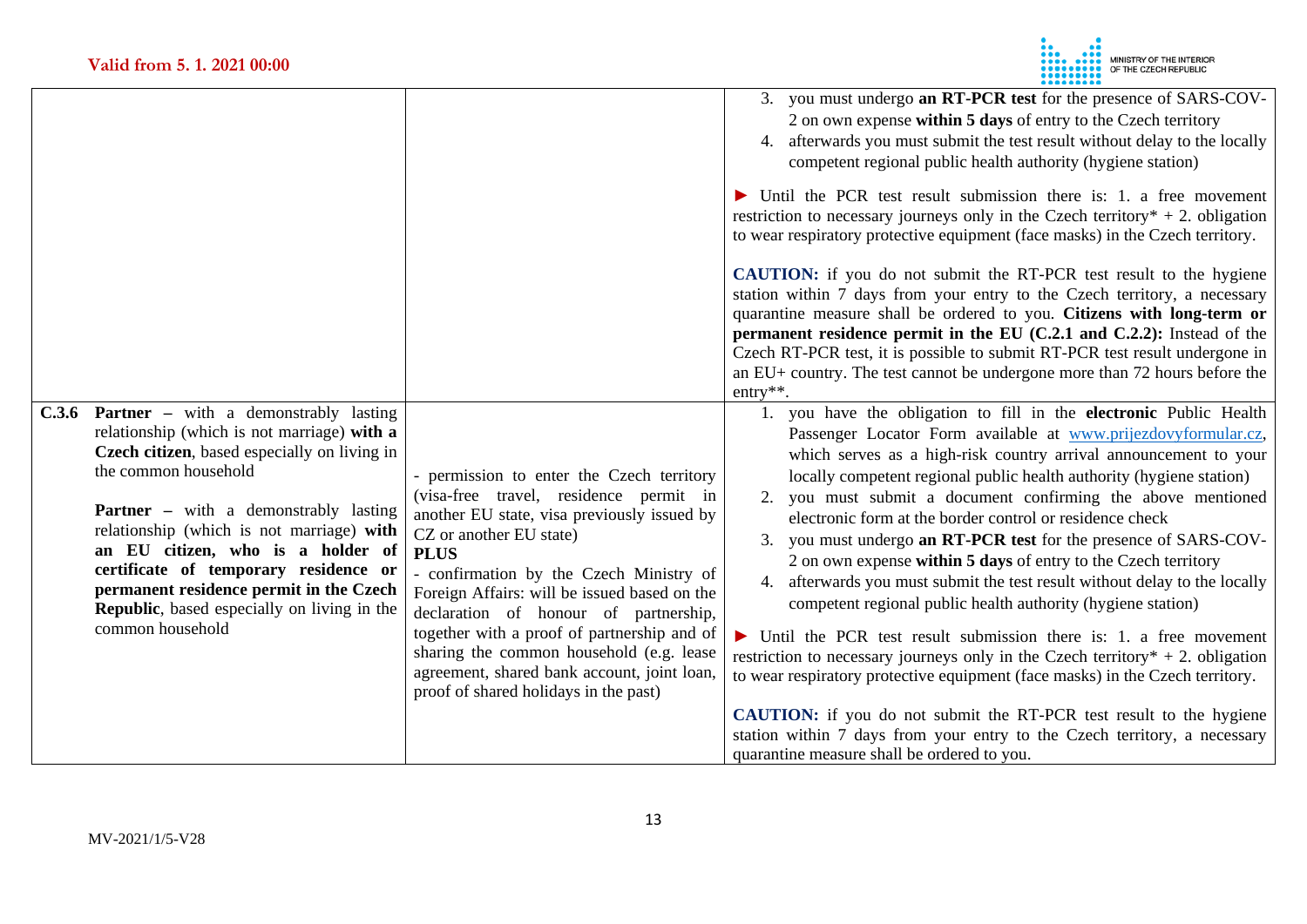

 **D. Persons travelling to the Czech Republic from the United Kingdom of Great Britain and Northern Ireland (UK)** 

|   | <b>Category of persons</b>                                                     | Obligations in relation to the COVID-19 pandemic in cases where the<br>entry is done from the UK where you stayed longer than 12 hours in | <b>Exceptions from these conditions of entry</b>                                        |
|---|--------------------------------------------------------------------------------|-------------------------------------------------------------------------------------------------------------------------------------------|-----------------------------------------------------------------------------------------|
|   |                                                                                | the last 14 days                                                                                                                          |                                                                                         |
| ➤ | <b>Czech citizen</b>                                                           | 1. prior to your entry to the Czech Republic you have the obligation to                                                                   | These conditions for entry do not apply to                                              |
|   |                                                                                | fill in the electronic Public Health Passenger Locator Form                                                                               | international transport workers. They may                                               |
|   | EU citizen                                                                     | available at www.prijezdovyformular.cz and thus announce your                                                                             | continue to enter the Czech territory without                                           |
|   |                                                                                | arrival from the UK to your locally competent regional public                                                                             | the obligation to fill in the electronic Public                                         |
|   | Third country citizen (including an UK                                         | health authority (hygiene station)                                                                                                        | Health Passenger Locator Form and without                                               |
|   | citizen) with residence permit issued by                                       | prior to the start of your journey to the Czech Republic you have<br>2.                                                                   | the obligation to submit a confirmation of a<br>negative antigen or RT-PCR test result. |
|   | the Czech Republic                                                             | the obligation to submit a written confirmation of a negative                                                                             |                                                                                         |
|   |                                                                                | antigen test or RT-PCR test for the presence of SARS-COV-2                                                                                | <b>NOTE:</b> these conditions for entry apply only                                      |
|   | Third country citizen (including an UK                                         | issued by an accredited laboratory, given that the test was                                                                               | to those persons who have spent more than                                               |
|   | citizen) with long-term or permanent                                           | undergone in the UK territory maximum 72 hours prior to the start                                                                         | 12 hours in the $UK$ – meaning that e. g.                                               |
|   | residence in an EU Member State                                                | of your journey to the Czech Republic                                                                                                     | persons transiting through the UK only (e. g.                                           |
|   |                                                                                | 3. you must undergo a RT-PCR test for the presence of SARS-COV-                                                                           | by air from the US) follow the conditions of                                            |
|   | Third country citizen (including an UK                                         | 2 on own expense <b>between the 5<sup>th</sup> and 7<sup>th</sup> day</b> from the entry to the                                           | entry mentioned in respective categories                                                |
|   | citizen) travelling visa-free for reasons                                      | Czech territory                                                                                                                           | above.                                                                                  |
|   | listed in the Ministry of Health's                                             | 4. afterwards you must submit the test result without delay to the                                                                        |                                                                                         |
|   | <b>Protective Measure</b>                                                      | locally competent regional public health authority (hygiene station)                                                                      |                                                                                         |
|   |                                                                                | $\triangleright$ For the duration of 10 days from the entry, and until the PCR test                                                       |                                                                                         |
|   | result is submitted or the quarantine measure is terminated, there is: 1. a    |                                                                                                                                           |                                                                                         |
|   |                                                                                | free movement ban in the Czech territory with the exception of trips                                                                      |                                                                                         |
|   |                                                                                | absolutely necessary to procure basic necessities of life, to take care of                                                                |                                                                                         |
|   | children or to take care of animals, the use of necessary financial and postal |                                                                                                                                           |                                                                                         |
|   |                                                                                | services, refuelling vehicles, and trips to medical facilities and welfare                                                                |                                                                                         |
|   | facilities; $+2$ . obligation to wear respiratory protective equipment (face   |                                                                                                                                           |                                                                                         |
|   |                                                                                | masks) in the Czech territory.                                                                                                            |                                                                                         |

**\* A free movement restriction to necessary journeys only in the Czech territory** means limitation of movement with the exception of a) journeys to work, work performance and educational institution; b) journeys absolutely essential for obtaining basic needs, for ensuring child care, for ensuring animal care, for using necessary financial and postal services, refuelling; c) journeys to medical facilities and social services facilities; d) journeys for the purpose of handling of urgent official matters; e)